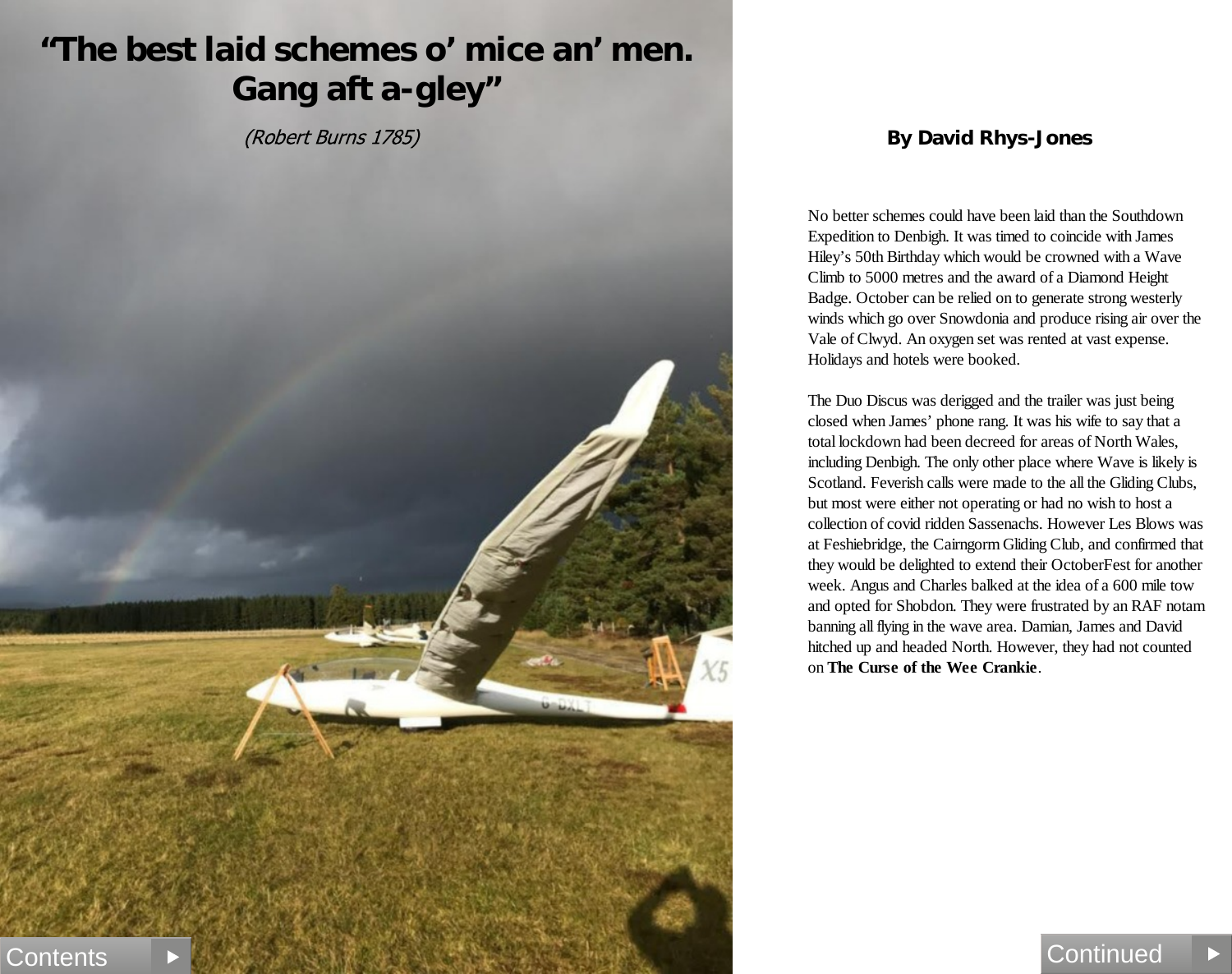(Robert Burns 1785)



At this point, it might be worth enlightening the southern readership about Scottish Witchcraft. From the days of Macbeth, Witches have always been a problem in Scotland. They are particularly adept at altering the weather and could have altered the history of Britain. When James 4th of Scotland, later James 1st of England, went to collect his wife, the Princess of Denmark, they created a massive storm in the North Sea. Their ship barely survived and was forced to shelter in Oslo where the couple spent their honeymoon. As it was difficult to establish which witches were responsible, it was decided to burn all of them. The witch finders rapidly became valued members of the civil administration.

Sadly, with the rise of feminism and diversity programmes, things have got rather out of hand and the witch population has taken off. They have got control of the Scottish National Party and are seeking independence. Their leader, Ms. Sturgeon, commonly known as The Wee Crankie, was clearly enraged by the idea of a bunch of Sassenachs coming up to Scotland as a second choice to Wales. All stops were pulled out and they succeeded in anchoring a massive depression over the UK. They called it Storm Alex after the disgraced First Minister and it dropped enough rain to fill Loch Ness. It rained from the time we left Sussex to the time we passed Stirling Castle on the return journey.

This is not to say that we did not have a thoroughly enjoyable stay at Feshie. This was entirely due to the members who had extended the Octoberfest for us and made us more than welcome. They have a large hangar with a considerable fleet of

gliders. Part of the hangar is given over to the club house with a club room and a huge wood burning stove. There is a forest behind to provide Zero

Contents ▶ Back Back And Continued

Carbon heating. The walls are lined with the empty bottles of the more famous Malt Whiskies. It is run by Andy, a genial Glaswegian member, who maintains a well stocked bar. In non covid times, someone always cooks supper for whoever is there of a weekend. There is an 800 metre grass strip and a Robin Tow plane. They also have a Mayfest when the Wave is reckoned to be better. James and I have converted our oxygen set hire into an outright purchase for James's second Diamond attempt at Feshie next year.

Team Southdown made it to Feshie on the Saturday but the rain continued unabated for Sunday and Monday. Monday was devoted to the Dalwhinnie Whiskey Distillery, producers of one of the more famous Spey Malts. The distillery is a striking collection of whitewashed buildings, set high on a stretch of open moorland with access to pure spring water and cold burns that never run dry. The Spey Valley in autumn is incredibly beautiful, even in the rain, with a range of colours from purple to vivid yellow.



**Page 2**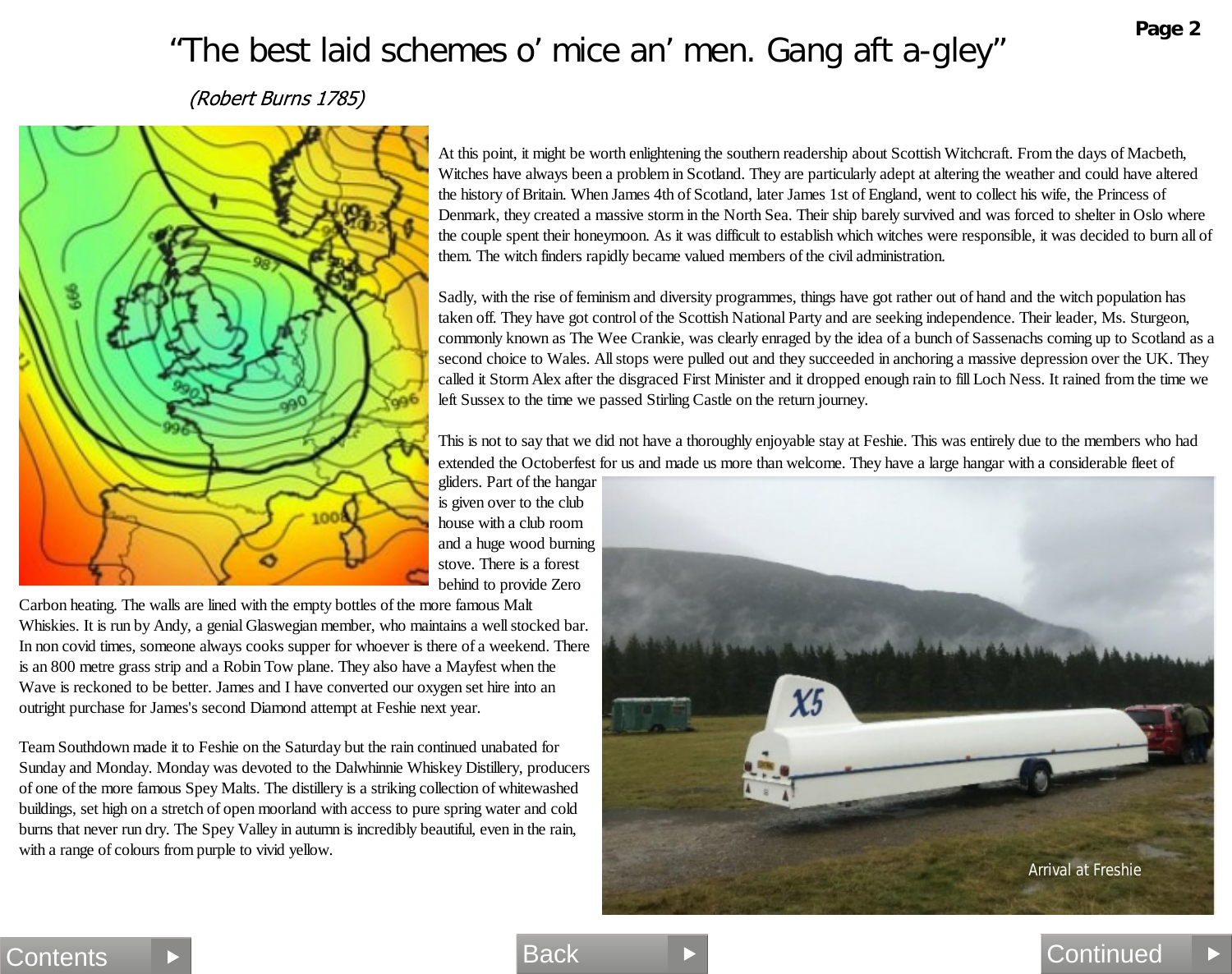

Tuesday produced breaks in the cloud with little wind and we chased weak thermals round the valley for an hour. The Spey Valley, in the bursts of sunlight, looked glorious. Wednesday looked more promising with reasonable wind and the prospect of Wave. We launched and were towed straight into Wave. Wave only happens above the inversion and in summer, this can be as high as 10,000 in the Alps. Unless you are rich enough to tow to this height, the only solution is to find a violent rotor thermal which will get you there. In October in the Highlands the inversion can be at 2000 feet above the valley floor.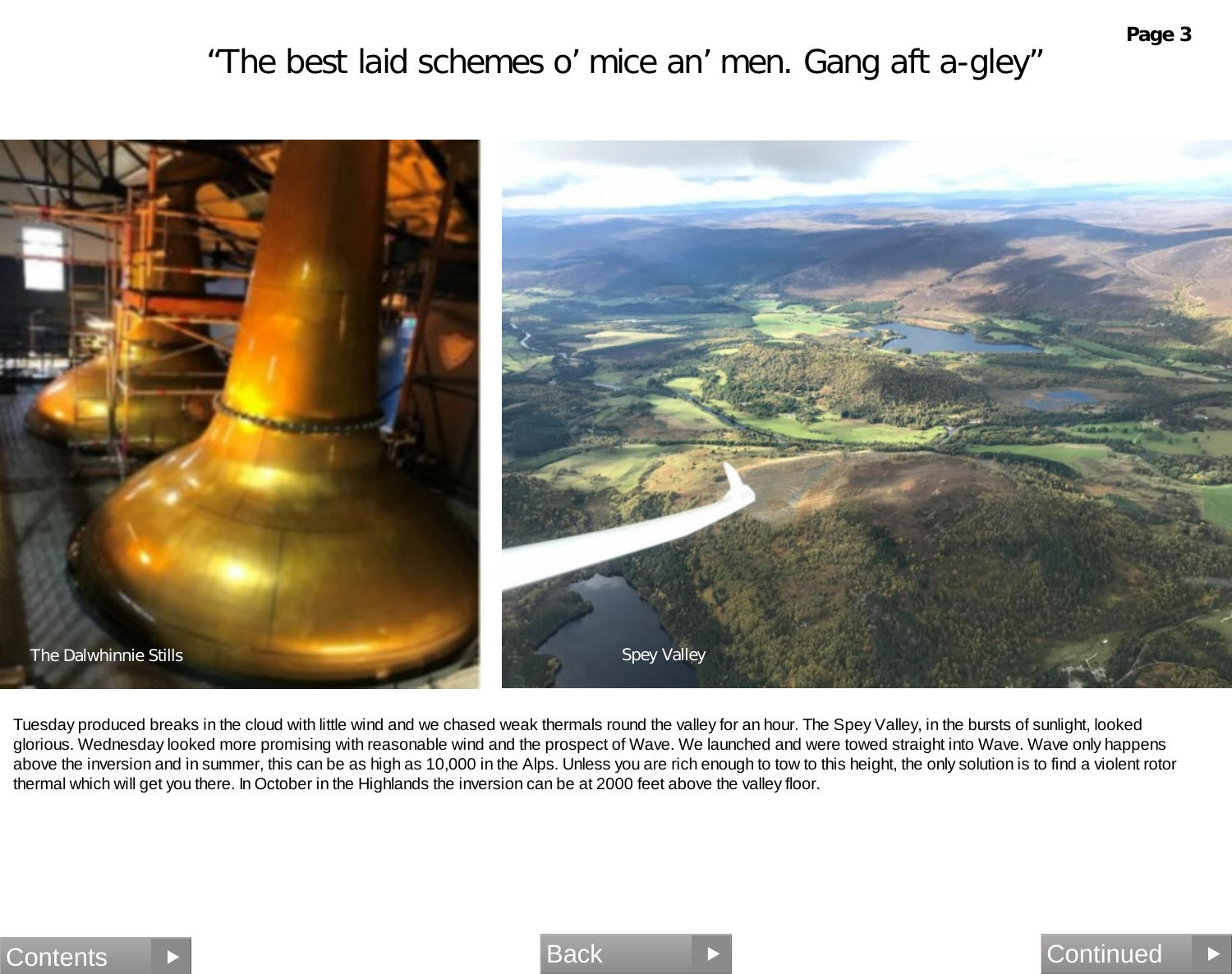

There was a mountain of cloud above Cairngorm and the Duo climbed rapidly up its face into the brilliant sunlight. There was a forecast of reduced wind at 10,000 where the wave would stop. We found a small area of weak lift that kept us rising and gradually got stronger until we reached 14,000. At this point we could see an amazing cloudscape, mirroring the mountains below and covering the Highland and Islands. There were isolated lenticular clouds of curious shapes, stretching to the horizon. The long drive and the abysmal weather were suddenly worth it. Damian was far more adventurous and completed a 328 kilometer flight, mostly at 10,000 feet.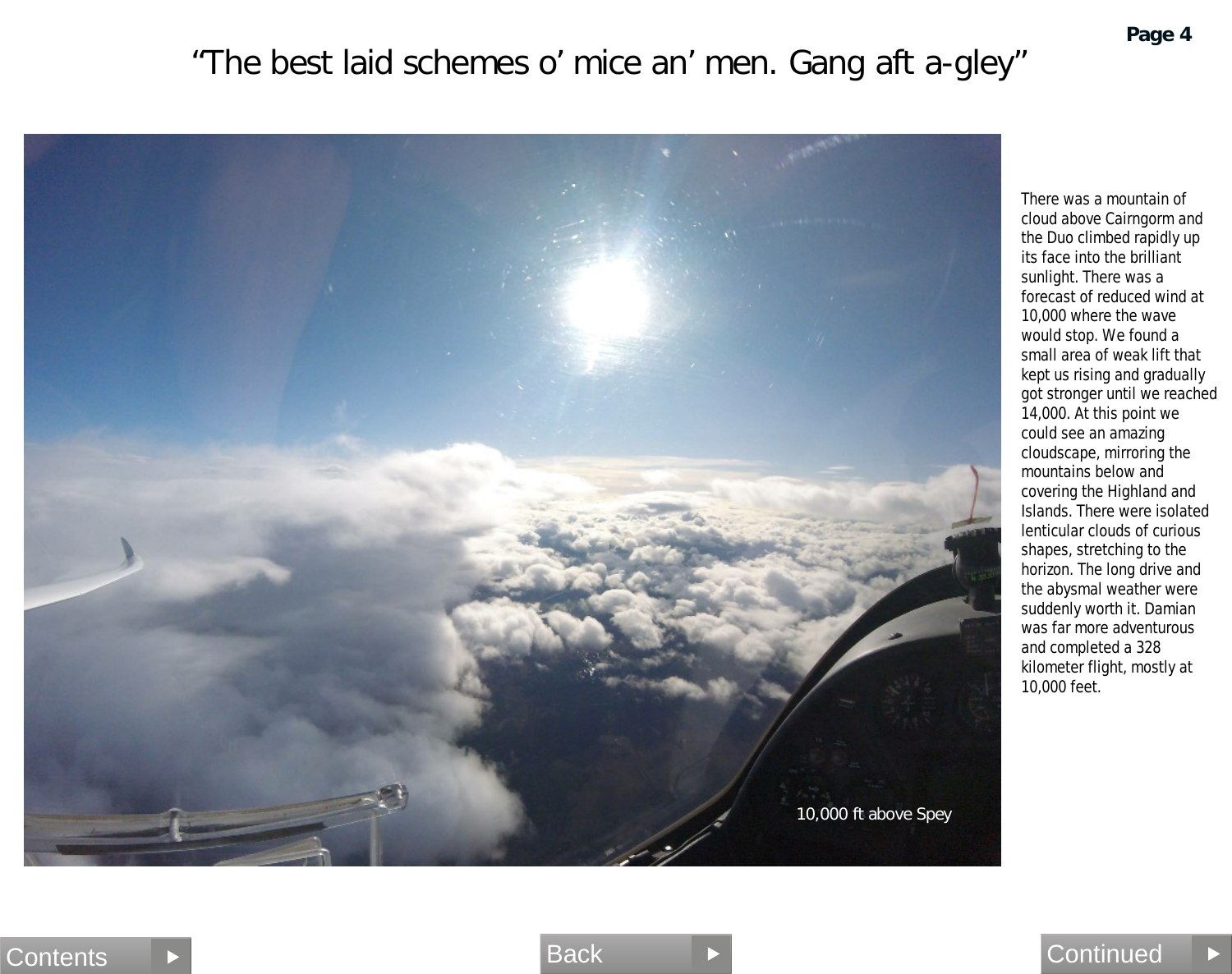

The following day, there were few breaks in the cloud, but sufficient wind to make the bowls on the south side of Cairngorm work. We did some "rock polishing" to hone our skills, but the cloudbase was only just above the mountain tops. Rain showers soon put a stop to this and it seemed at first to be a sad end to James' birthday. The Feshie Members however had other ideas. They decided that this was the occasion for a "Feshie Socially Distanced Spag Bol" A huge caldron was put on the stove, Birthday Cakes and Bottles of Whiskey were purchased and taxis ordered. A thoroughly enjoyable night was had by all.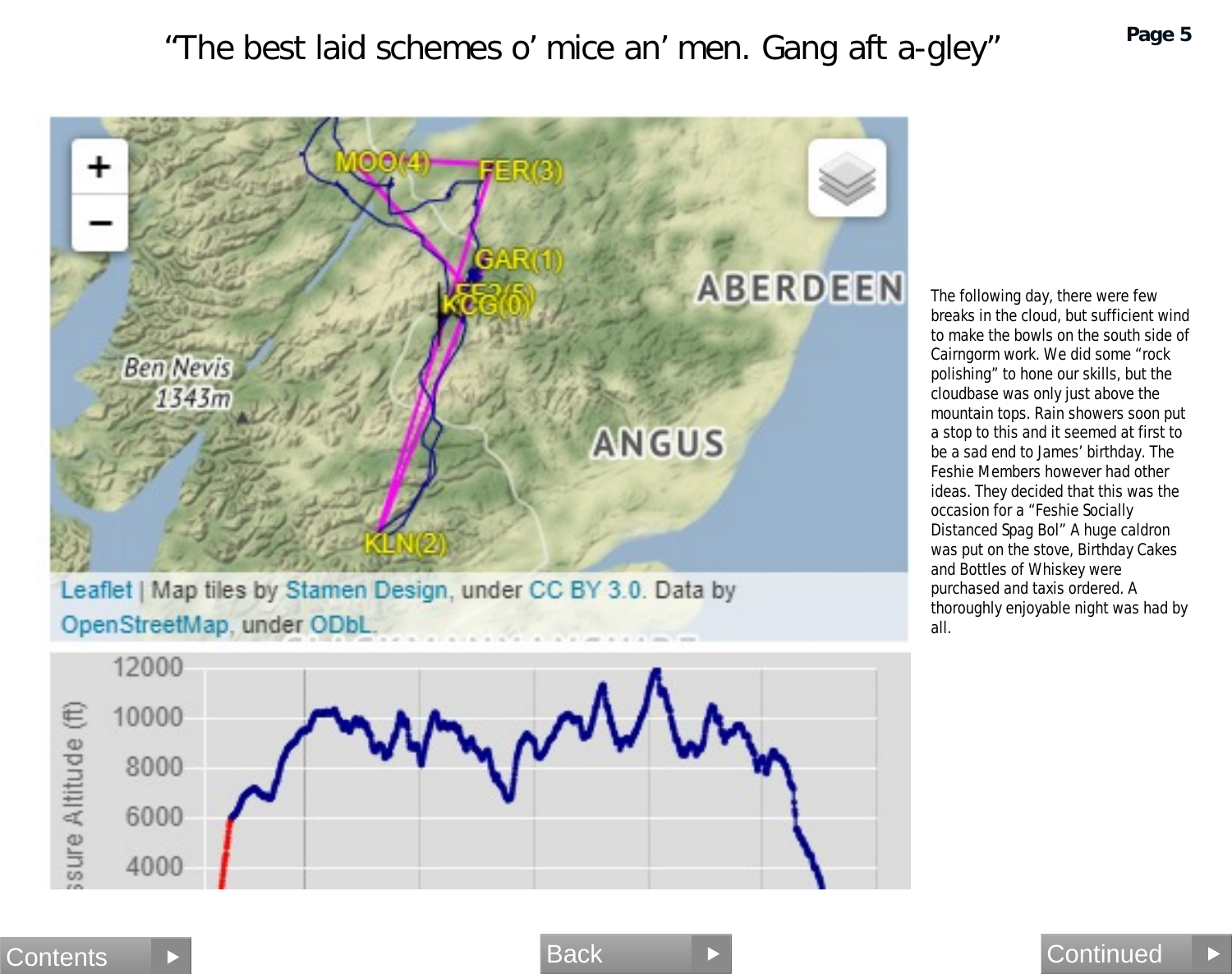

Friday, wave was promised, but we were greeted by showers and we had a brief flight and contemplated de-rigging and an early return. Suddenly there was an opening in the clouds. Damian immediately self launched into strong wave and James and I towed to the launch point.

We eventually got towed into 6 knot wave and were soon climbing through 6000 feet. At this point we were in a huge canyon between the mountain of cloud over Cairngorm and the incoming shower front. If we continued, we might emerge in glorious sunlight and bide our time at 10,000 until the shower passed. Equally, the lift might die out and face us with a descent through the freezing rain cloud. We delayed too long and made a full airbrake descent towards the only remaining gap in the clouds. It was rapidly closing.

What happened next seemed like half an hour, but was probably little more than five minutes. The gap got smaller as we entered it and eventually closed completely, putting us in dense cloud with rain. The canopy completely misted up and the airspeed indicator stopped working. Rain had got into the pitot tube. Fortunately the amazing LX9000 continued to work. It gave us an artificial horizon in the front seat and a moving map in the back seat. The fabulous Duo behaved impeccably and we were able to make a reasonably controlled descent without hitting any of the more solid bits of cloud. Damian was way above all this and completed a 275 k flight across the Highlands.